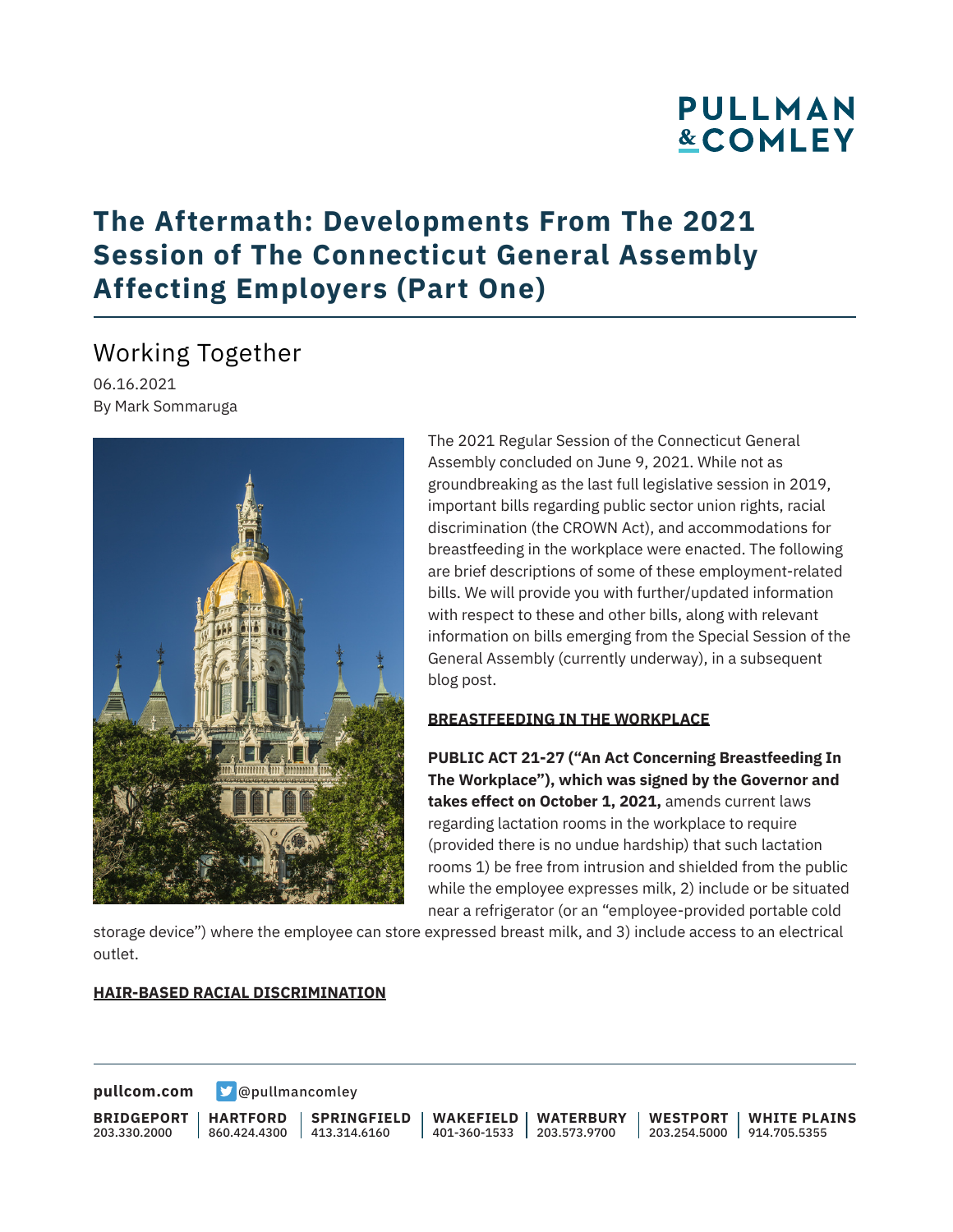## The Aftermath: Developments From The 2021 Session of The Connecticut General Assembly Affecting Employers (Part One)

**PUBLIC ACT 21-2 ("An Act Creating A Respectful and Open World For Natural Hair") (the CROWN Act), which was signed by Governor and took effect upon passage (March 4, 2021),** amends the Connecticut Fair Employment Practices Act to prohibit discrimination on the basis of ethnic traits "historically associated with race," including but not limited to "hair textures" and "protective hairstyles." Such "protective hairstyles" are defined as including, but not limited to "wigs, headwraps and hairstyles such as individual braids, cornrows, locs, twists, Bantu knots, afros and afro puffs."

### **PREVAILING WAGE AND CONTRACTORS**

**H.B. No. 6378 ("An Act Codifying Prevailing Wage Contract Rates"), which has yet to be signed but would take effect on October 1, 2021,** codifies as the "prevailing wage rates" for covered construction contracts those rates established in "dominant" collective bargaining agreements or understandings between employers and labor organizations for the same work in the same trade or occupation in the town in which the project is being constructed.

### **SALARY RANGES FOR VACANCIES**

**PUBLIC ACT 21-30 ("An Act Concerning The Disclosure Of Salary Range For A Vacant Position"), which was signed by the Governor and takes effect on October 1, 2021,** will require employers to disclose to job applicants the salary ranges for vacant positions upon request or by the time an offer of compensation is made. This Act also requires employers to provide wage ranges to employees upon a position change. Furthermore, this Act revises the state's gender-based equal pay act by requiring employers to provide employees, regardless of sex, with "comparable" pay for "comparable" work (instead of the current "equal" pay for "equal" work).

### **LAYOFFS, RECALLS, AND SENIORITY RULES**

**S.B. No. 658 ("An Act Requiring Employers To Recall Certain Laid-Off Workers In Order Of Seniority**"), which has yet to be signed by the Governor but would take effect upon passage (if and when signed), would require hotels, lodging houses, food service contractors, and building service enterprises with at least 15 employees to notify employees laid off between March 10, 2020 and December 31, 2024 (whether due to a lack of business, a reduction or furlough of the employer's workforce, the COVID-19 related State of Emergency declared by the Governor on March 10, 2020, or other economic, non-disciplinary reasons) about available positions for which a laid-off employee is qualified. An employee would be deemed to be qualified if the employee: 1) held the same or similar position at the time of the most recent separation from active service with the employer; or 2) is or can be qualified for the position with the same training that would be provided to a new employee hired for the position. The employer shall offer the position in the order of preference set by 1) and 2) above; where more than one employee is entitled to preference for a position, the employer shall offer the position to the employee with the greatest length of service at the employment site.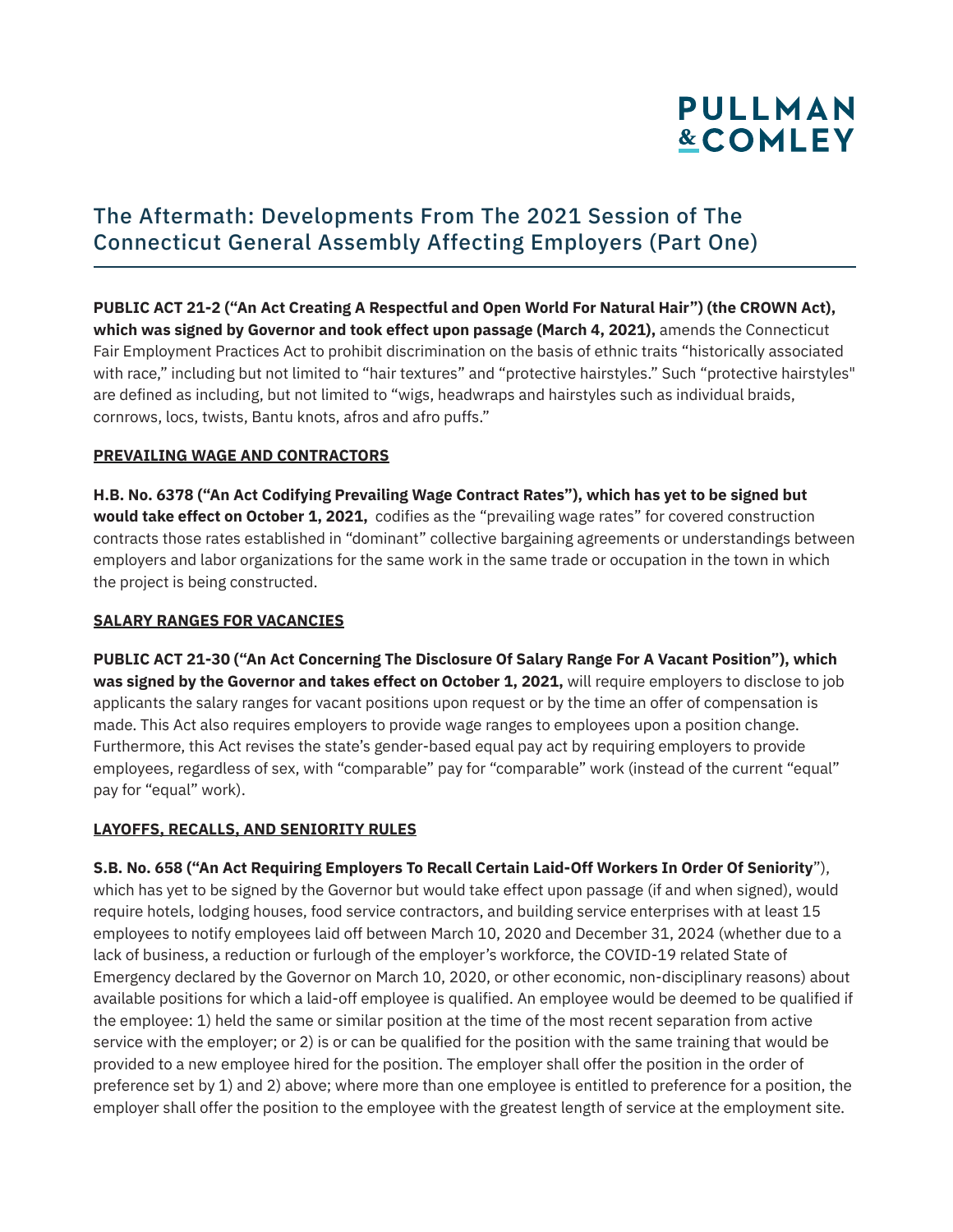## The Aftermath: Developments From The 2021 Session of The Connecticut General Assembly Affecting Employers (Part One)

An offer of employment to a laid-off employee shall be in the same classification or job title at substantially the same employment site, and with substantially the same duties, compensation, benefits and working conditions as applied to the laid-off employee immediately prior to March 10, 2020. A laid-off employee who is rehired shall be permitted to work for not less than thirty work days, unless there is just cause for their termination.

If the laid-off employee declines an employer's job offer due to age or an underlying health condition of the employee or family members, the laid-off employee has the right to accept the position until the end of the COVID-19-related state of emergency currently scheduled to expire on July 20, 2021. If an employer hires someone else instead of a laid-off employee, the bill requires the employer to give the laid-off employee a written notice that identifies the other person, including their demographic data, and the reasons for the decision. The bill prohibits employers from retaliating against laid-off employees for exercising their rights under the bill, and it allows a laid-off employee aggrieved by a violation of the bill's provisions to bring a civil action in Superior Court.

The bill contains exceptions for circumstances where there has been a change in ownership or organization of the employer after the employee was laid off, or the employer relocates the operations to a different employment site not more than twenty-five miles away from the original employment site. The bill also provides that its provisions may be waived in a collective bargaining agreement (if the waiver is in clear and unambiguous terms). The bill further provides that it should not be construed to invalidate or limit the provisions of any contract or agreement that provides equal or greater protection for laid-off employees; also, it would not be a violation for an employer to follow an order of preference for recall required by a collective bargaining agreement that is different from the order of preference required by this bill.

### **WORKERS' COMPENSATION AND PTSD/PTSI**

**S.B. No. 660 ("An Act Expanding Workers' Compensation Benefits For Certain Mental Or Emotional Impairments Suffered By Health Care Providers In Connection With Covid-19**"), **which has yet to be signed by the Governor but would take effect upon passage (if and when signed)**, would expand workers' compensation benefits for post-traumatic stress injuries resulting from witnessing certain traumatic events (e.g., certain deaths or maiming) so as to include EMS personnel, Department of Correction employees, and "telecommunicators." This bill would also provide such benefits to health care providers involved in responding to COVID-19, or who witness death or "traumatic physical injuries" linked to COVID-19.

#### *PUBLIC SECTOR UNIONS*

**PUBLIC ACT 21-25 ("An Act Concerning Access to Certain Public Employees By The Exclusive Bargaining Representative of a Public Employer Bargaining Unit"), which was signed by the Governor and takes effect on October, 1, 2021,** requires (among other things) that public sector employers provide their unions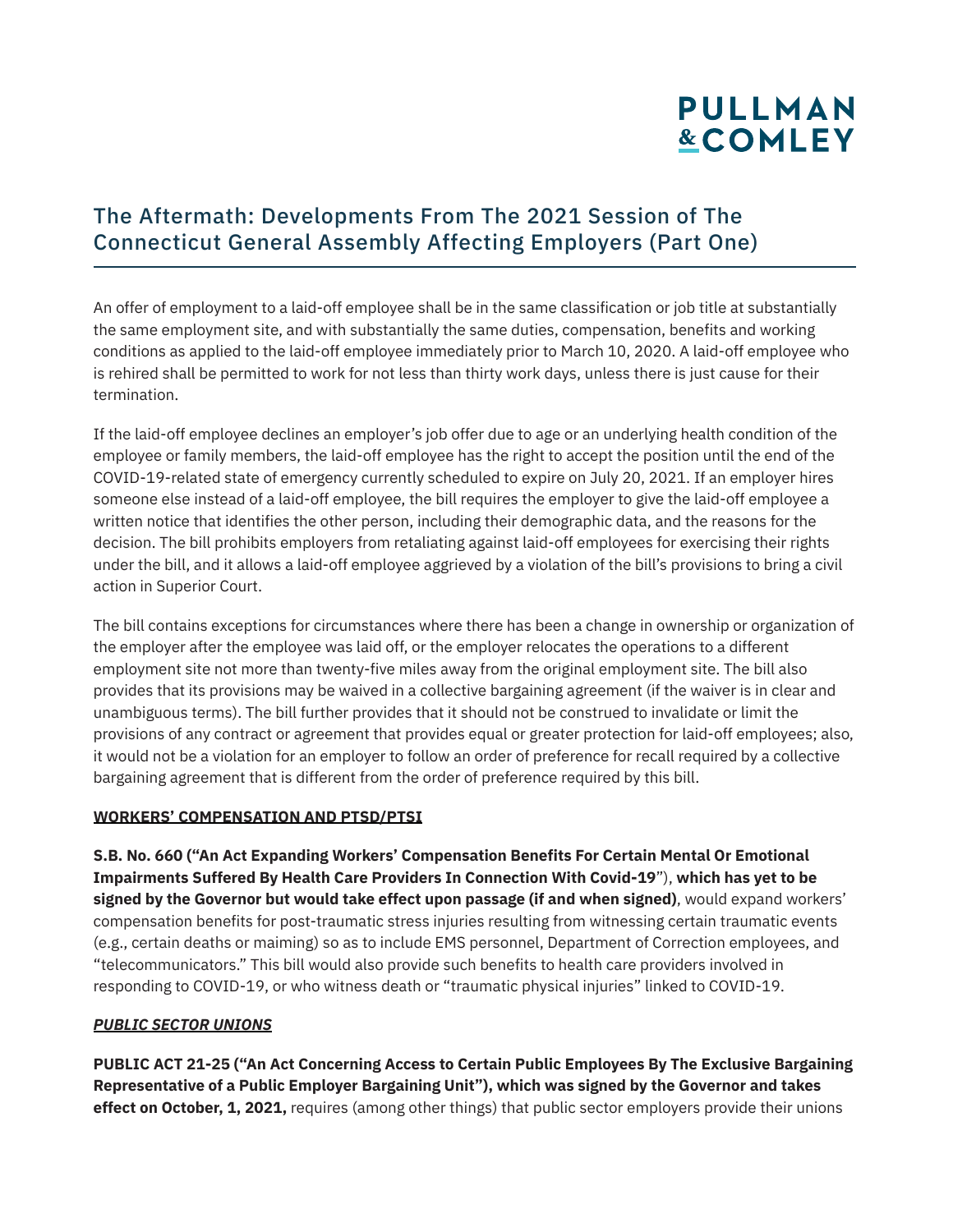## The Aftermath: Developments From The 2021 Session of The Connecticut General Assembly Affecting Employers (Part One)

(or other representative employee organizations) with certain specified employee information in an editable digital format and in a format otherwise agreeable to the unions. This requirement applies both to new hires and (beginning January 1, 2022) to current employees. This Act requires such employers to provide unions with access to new employee orientations. Upon request of the union, employers may have to bargain the structure, time and manner of access to such orientations. In the absence of agreement, this issue would then be subject to compulsory arbitration. This Act requires employers to provide unions with access to employees (even during the workday) and to government buildings/facilities to conduct meetings with bargaining unit members. The Act also gives unions access to the employers' e-mail systems to communicate with the employees they represent.

With respect to payroll deductions for dues paid to public employee unions, the Act requires: 1) public employers to rely on a union's certification that it has and will maintain the deduction authorizations signed by the individuals from whose pay the deductions will be made; 2) unions to indemnify public employers for any employee claims about deductions that relied on that certification; and 3) public employers to direct employee requests to cancel or change their deductions to the union rather than the employer. The Act explicitly prohibits public employers from (and makes it a "prohibited labor practice" for such employers to) deterring or discouraging public employees or job applicants from becoming or remaining members of a public employee union. Indeed, the Act prohibits an employer from allowing any entity to use the employer's email system to discourage either membership in a public employee organization or authorization of payroll deductions for the organization's dues.

#### **UNEMPLOYMENT COMPENSATION**

**PUBLIC ACT 21-5 ("An Act Concerning The Removal Of COVID-19 Related Layoffs From The Unemployment Compensation Experience Account"), which was signed by the Governor and takes effect on October 1, 2021,** provides that to the extent allowed by federal law "and as necessary to respond to the spread of COVID-19," for any taxable year commencing on or after January 1, 2022, the experience period shall be calculated without regard to benefit charges and taxable wages for the experience years ending June 30, 2020, and June 30, 2021.

**S.B. No. 904 ("An Act Concerning The Labor Department's Executive Director"), which has yet to be signed by the Governor but would take effect upon passage (if and when signed),** would specify that the Executive Director of the Department's Employment Security Division shall be in the classified service and devoted full-time to the duties of his or her office.

### *PREVAILING WAGE AND RENEWABLE ENERGY PROJECTS*